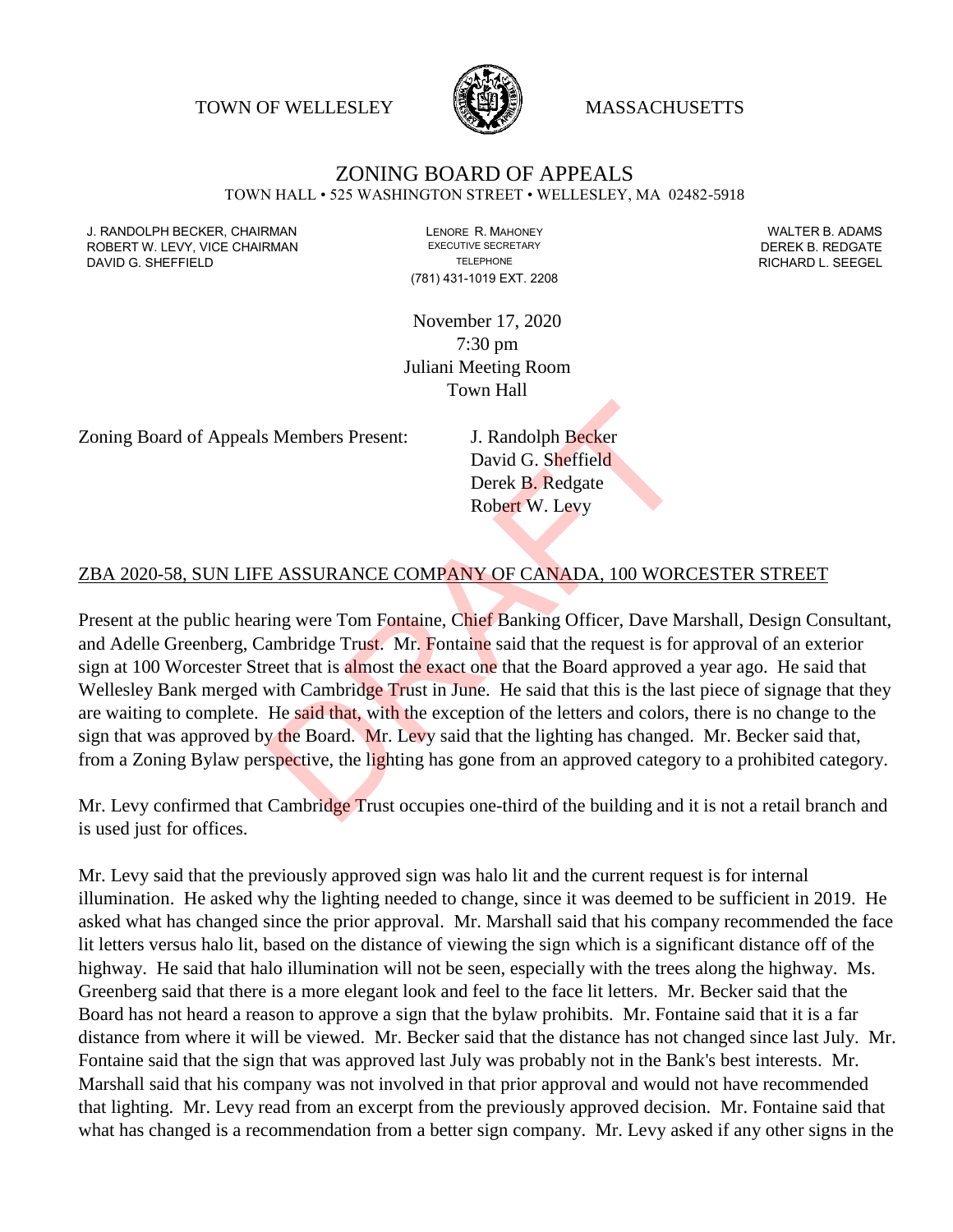office park are illuminated. Mr. Fontaine said that the Sun Life sign is lit but he was not sure what type of illumination it had.

Mr. Becker read the Planning Board recommendation.

Mr. Becker asked what the bank's business hours are at 100 Worcester Street. Mr. Fontaine said that the general hours Monday through Friday, 8 am to 6 pm with some night meetings. He said that occasionally they run some after hour gatherings for some of their higher end clients. He said that it will be difficult for those clients to see the sign if they do not know where they are going, especially during the night during the winter. He said that Wealth Management may relocate to the facility and they tend to work later hours. He said that some sort of lit sign will be very helpful, especially coming from Route 128 or Route 9. He said that 100 Worcester Street does not show up on Google. Mr. Levy said that there is a Sun Life sign at the entrance, so customers can be directed to the Sun Life Office Park. Mr. Fontaine said that it can be a difficult location to find for people who are not from this area. He said that they have clients who come from all over New England.

Mr. Marshall displayed a recently installed letter set sign for Cambridge Trust that was mounted over a retail front in front of glass, so there is no fascia or a backer. He said that it is nice clean letter forms that they are after as opposed to halo, which does not communicate well from a distance as far as reading, "Cambridge Trust". Mr. Levy asked how consistent the sign will be with other signs in the office park. Mr. Fontaine said that the only other sign in the park is for Sun Life. He said that this sign will only be visible from Route 9 and Route 128. Mr. Becker said this intersection is a gateway to Wellesley from the north, south and the east. He said that it is a leap for the Board to go from a prohibited sign to something in that prominent location. He said that the Planning Board is strongly opposed to internal illumination. Mr. Fontaine said that the Design Review Board (DRB) did not have any issue with internal illumination. Mr. Becker said that the DRB were not reviewing the sign in terms of it being prohibited by the bylaw. recently installed letter set sign for Cambridge Trust that<br>there is no fascia or a backer. He said that it is nice clear<br>which does not communicate well from a distance as far<br>now consistent the sign will be with other si

Mr. Becker asked if there was anyone present at the public hearing who wished to speak to the petition.

Mr. Becker discussed the Board's voting process. Mr. Levy discussed approving a special permit with conditions. Mr. Marshall said that if the Board is amenable to a halo lit sign, the basic look would be the same except for internally. He said that alternatively, there could be external lighting but that would not be a good look at that height. He said that another option is halo lit with full color letters, with a red "Cambridge" and dark grey "Trust". He said that the backer panel to the building would be white.

Mr. Levy said that he would not opposed to allowing a special permit with a condition that the lighting change from internally lit to halo lit, as long as the graphics do not change.

Mr. Marshall said that the plans show white letters. He said that if it was halo lit it would be all white letters on an all white base. He said that they could do full color, as shown at the bottom of Plan 22, under Project. He said that the white letters would benefit being on the north side of the building where it brings more shadow. He said that Trust would be very similar to the building color. He said that the backer will be painted to match the building. He said that having a backer is a cleaner way to mount the sign. He said that shining lights back for halo lit will create funky shadows that will distract from the letter.

Mr. Becker asked Mr. Fontaine is he would prefer to come back with a revised sign design. Mr. Fontaine asked that the approve the proposed sign with a change to being halo lit. Mr. Levy confirmed that the request is for a sign of the same color and same size letters, with the only change to halo lit lighting.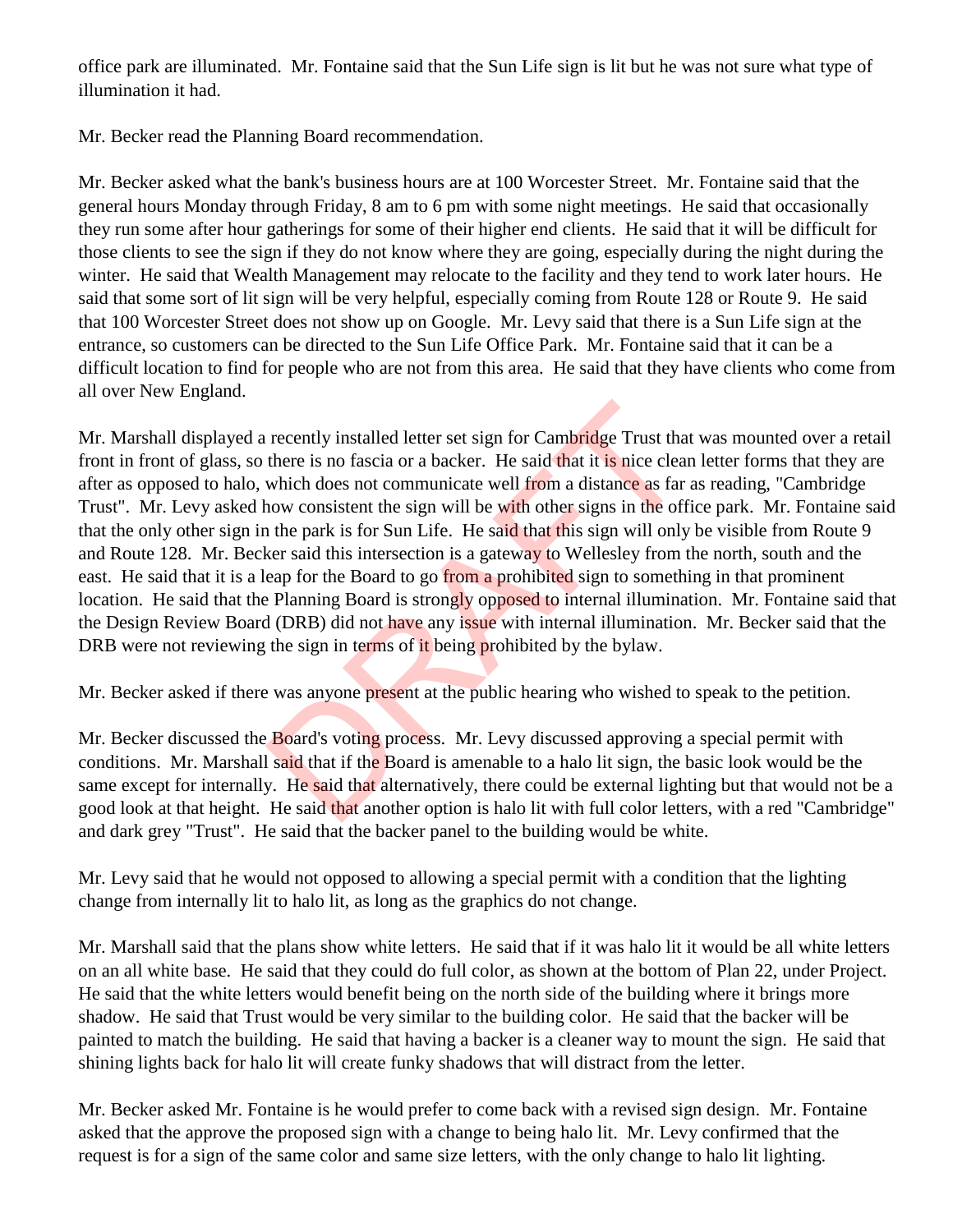Mr. Levy moved, Mr. Becker seconded the motion and the Board voted unanimously to approve the sign, as submitted, with the conditions that the lighting be changed from internal illumination to halo lit and if the sign is removed, the façade be restored, and that the lighting be shut off no later than 10 pm, which ar the last two conditions of the previously granted decision.

Mr. Levy voted aye. Mr. Sheffield voted aye. Mr. Becker voted aye.

## ZBA 2020-59, MICHAEL & PATRICIA MORDAS, 15 TAPPAN ROAD

Mr. Redgate acknowledged that he knows the Applicant through his son's school and stated that it will not affect his judgment on the application.

Present at the public hearing were Michael and Patricia Mordas, the Petitioner, and Mike Tartamella, Architect.

Mr. Becker said that the Planning Board commended Mr. Tartamella for the neighborhood context that he provided.

Mr. Tartamella said that the request is for proposed additions and renovations to a pre-existing nonconforming structure. He said that his clients are both Wellesley residents who are relocating to Tappan Road and downsizing.

Mr. Tartamella said that 15 Tappan Road is located in a 10,000 square foot Single Residence District. He said that the lot is 9,360 square feet. He displayed total living area and lot sizes of some of the houses in the immediate area. He displayed photographs of the existing house. He said that it is an American 4 Square with some additions that were put on in 2004, ing were Michael and Patricia Mordas, the Petitioner, an<br>
Planning Board commended Mr. Tartamella for the neight<br>
the request is for proposed additions and renovations to a<br>
He said that his clients are both Wellesley resi

Mr. Tartamella said that the one of the existing nonconformities is on the side yard at 9.8 feet where 20 feet is required and a bay that was approved by variance in 1950. He said that the proposal is to remove the existing mudroom connector and garage and put back an addition off of the rear that improves the side yard setback from 9.8 feet to 10 feet. He said that the proposed addition continues to the right side of the property, conform on the rear yard setback.

Mr. Tartamella said that they studied building on top of the existing garage and had some concerns about the integrity of the foundation and its depth.

Mr. Tartamella said that existing lot coverage is 2,257 square feet, which will be reduced to 2,243 square feet, which still under the allowable 25 percent.

Mr. Tartamella said that the property is located in a Conservation jurisdiction and an Order of Conditions was issued. He said that there will be a reduction in impervious surface from 2,018 square feet to 2,012 square feet.

Mr. Tartamella said that existing TLAG is 3,772 square feet and proposed TLAG will be 4,473 square feet, for an increase of 701 square feet.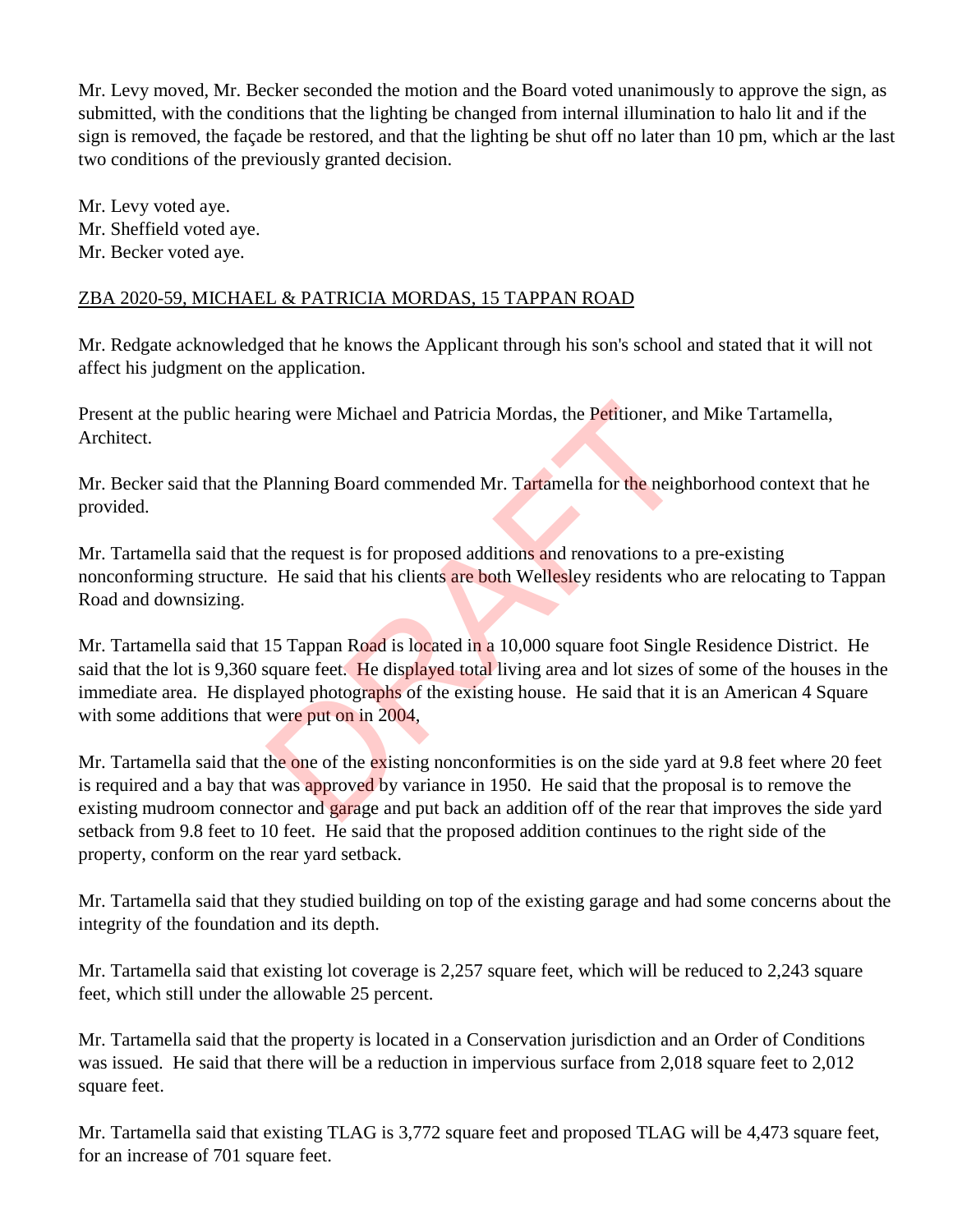Mr. Tartamella said that the envelopment calculation is at 32 percent which is well below the Historic Commission's threshold for demolition review. He displayed the front elevations from Tappan Road, which will remain mostly unchanged except for a modification to a third floor dormer. He said that they changed out some of the paneling detail and reclad it. He said that they added shadow boxes and shutters for scale. He displayed the left side elevation where they raised a hip roof and created second floor space with dormers. He said that they scaled down the pitch on the front side. He said that the proposed design will allow for more access to the garage for today's vehicles. He said that the ridge height of the garage will increase by 5.5 feet. He said that the rear side currently has a fence and because of the drop off, most of the rear wall will not be seen. He said that they consulted with the neighbors and they supported the proposed design.

Mr. Tartamella said that there are currently eight lamps on the house and one spotlight. He said that the proposal is to take the spot light off and have six carriage lights on the house that will be dark sky compliant. He said that they preserved the open space, landscaping and topography as it exists today. He said that there will be some upgrades in terms of deferred maintenance. He said that his clients intent to restore the landscape buffers.

Mr. Tartamella said that his clients received letters from the neighbors on all four sides.

Mr. Tartamella said that the proposed renovations and additions are in keeping with the character and scale of the neighborhood. He said that they made an effort to design something that looks like it could have been an original thought and compliments the architecture of the existing house and the neighborhood.

Mr. Sheffield asked about the large oak tree at the rear of the garage. Mr. Tartamella said that the tree was reviewed under the jurisdiction of the Wetlands Protection Committee (WPC) and it was determined that it needs to be removed, from a hazard and a construction standpoint. He said that it is leaning and there is some long term concern about the health of the tree. He said that the WPC deemed it acceptable to remove the tree. Mr. Becker discussed the Tree Preservation Bylaw and other options other than preserving the tree. He said that Tree Preservation is not part of a special permit. Mr. Redgate said that WPC decisions supercede the Tree Protection Bylaw. Mr. Tartamella said that they did not do the calculations to see if the project would exceed the threshold but the intent is to put trees along the property line. Mr. Becker – not proper part of a special permit - his clients received letters from the neighbors on all four<br>the proposed renovations and additions are in keeping wi<br>said that they made an effort to design something that lo<br>ompliments the architecture of the existing hou

Mr. Becker read the Planning Board recommendation.

Mr. Redgate said that it was helpful for the Applicant to go through the LHR criteria. Mr. Becker said that there are four other homes in the neighborhood that are over the TLAG trigger and this is not the biggest one.

Mr. Redgate asked if they will be replacing the siding to shingle style. Mr. Tartamella said that it is a larger exposed red cedar shingle that is painted. He said that it complements the house and its volume.

Mr. Becker asked if any member of the public wished to speak to the petition.

Mr. Sheffield moved, Mr. Redgate seconded the motion, and the Board voted unanimously to approve a special permit and make a finding that the proposed structure shall not be substantially more detrimental to the neighborhood than the existing nonconforming structure.

Mr. Sheffield voted aye.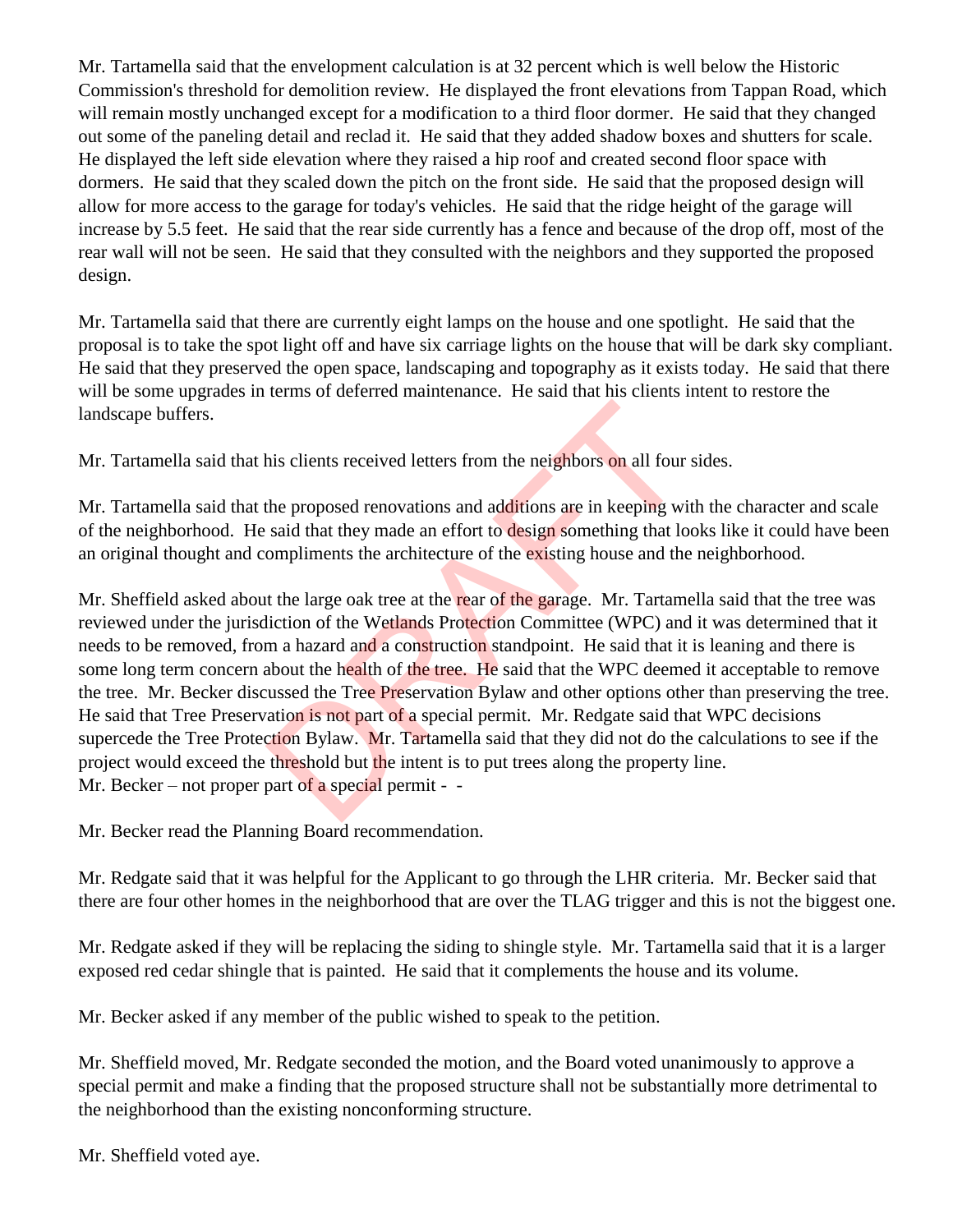## ZBA 2020-60, KRISTEN DiBELLA & FRANK PRALL, 28 LONGFELLOW ROAD

Present at the public hearing was Kristen DiBella and Frank Prall, the Petitioner. Ms. DiBella said that the request is for relief on the right side of the house to wrap the porch around the house and for a two story addition on the left side that will be conforming. She said that the existing structure is nonconforming.

Mr. Sheffield said that the wrap around porch will be a great improvement. He discussed concerns about the size of the two story addition and its proportion to the house as seen from the rear. Ms. DiBella said that there is a significant slope from the front to the back. She said that there is a house down the street that has a similar addition. She said that paid attention to keeping the historical Victorian feel to the house. She said that tried to make sure that the addition did not overscale the house. She said that the front of the house is prominent to the street and the addition is set back and set down into the grade.

Mr. Redgate asked about the TLAG and size of the proposed structure. Ms. DiBella said that the existing TLAG is 4,942 square feet and the proposed TLAG is 5,774 square feet. Mr. Becker said that, although this is exempt from LHR, the Board likes to see TLAG data to see how the house as existing and proposed fits into the neighborhood. Ms. DiBella said that they reviewed the plans with the neighbors, who are happy to see the house revitalized. She said that there have been some additions that do not fit with the house. She said that 60 percent of the houses on the street are at or above the proposed TLAG. She said that many of the homes on Longfellow Road are large scale older, historic houses. She said that the direct abutters have similarly sized houses. the TLAG and size of the proposed structure. Ms. DiBe<br>et and the proposed TLAG is 5,774 square feet. Mr. Bec<br>Board likes to see TLAG data to see how the house as es<br>As. DiBella said that they reviewed the plans with the ne

Mr. Sheffield asked what effect the slope of the lot has on drainage to properties on Washburn Avenue. Ms. DiBella said that there is an existing drywell that drainage goes into. She said that they have lived there for six months, so she is not sure how it drains to the back of the property. She said that Washburn Avenue is a direct drop off. She said that they are proposing the addition in the space that it is because of the slope of their lot. She said that there currently does not seem to be any drainage issues.

Mr. Becker asked if any member of the public wished to speak to the petition.

Weyne Sher, 26 Longfellow Road, said that he would like to see the old house become new. He asked to see the plans. Mr. Becker said that the plans are shown on the website.

Victor Kestenbaum, 35 Washburn Avenue, said that he lives downhill from the property. He discussed concerns about drainage. He said that a property was clear cut about seven years ago and subsequently a neighbor has had water in the basement. He said that he is concerned about the effect of this project on his property. He said that he and his neighbor on Washburn Avenue would have appreciated it if the plans had been discussed with them.

Mr. Becker read the Planning Board recommendation. – do not enclose wrap around porch

Mr. Sheffield read an email from Mr. Hinderliter, 25 Washburn Avenue, regarding his concerns about the mass seen from his property, the retaining wall, drainage toward his property, and trees that were removed.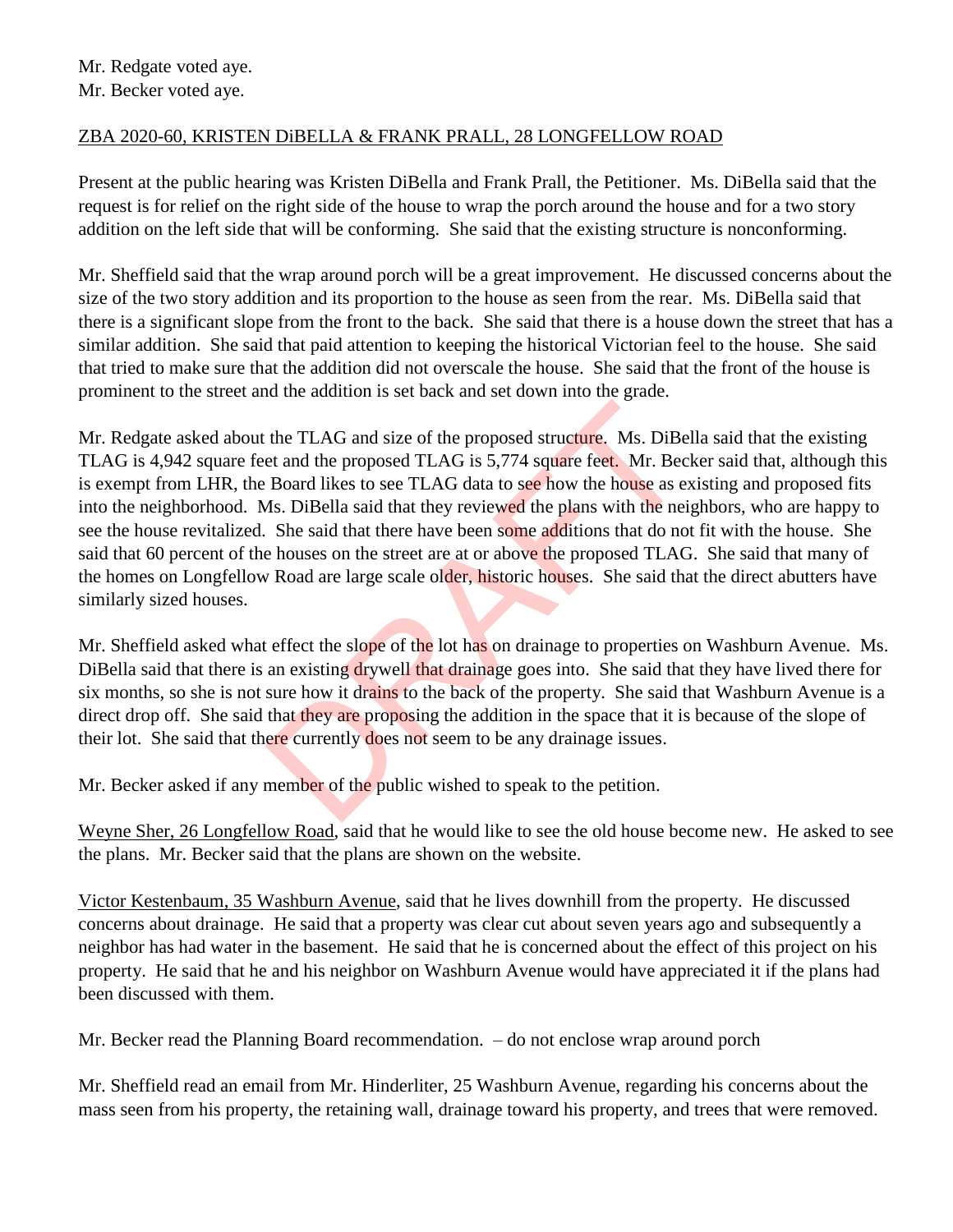Mr. Redgate said that the neighbors on Washburn Ave were concerned about drainage on the downside of Longfellow Road. He discussed asking for a drainage analysis that is reviewed by the Town's Engineering Division. He said that the property is located in a Water Supply Protection District and it may be appropriate as a condition of approval. Ms. DiBella said that would be acceptable to them. She said that they are not installing a foundation so as to not disturb the slope to the extent possible. Mr. Becker said that the analysis should discuss what the runoff will be and what happens to it to show that it will not affect the neighbors' property. Mr. Redgate said that it would mitigate the increase in the roof area, showing the neighbors that what will be put in is apples to apples and not an increase.

Mr. Redgate moved, Mr. Sheffield seconded the motion, and the Board voted unanimously to approve a special permit and make a finding that the proposed structure shall not be substantially more detrimental to the neighborhood than the existing nonconforming structure, subject to a condition that a drainage analysis be submitted and reviewed and approved by the Town's Engineering Division that relates to stormwater management and runoff in the direction of Washburn Avenue.

Mr. Redgate voted aye. Mr. Sheffield vote aye. Mr. Becker voted aye.

## ZBA 2020-62, 199 WORCESTER ST., LLC, 199 WORCESTER STREET

Present at the public hearing was Stanley Brooks, Esq., representing 199 Worcester St., LLC, the Petitioner. He said that also present were Aharonian, property owner and Mark Smith, Project Manager, CNG Environmental.

Mr. Becker displayed an aerial photograph of the property with the red property lines shown and the canopy in 1997. He said that the property line is south of the edge of the canopy. He said that he had similar maps from 2004, 2010 and 2017. He said that eventually the canopy lapped over the boundary line. He said that eventually the canopy went away. Mr. Brooks said that the canopy was demolished in 2012. CESTER ST., LLC, 199 WORCESTER STREET<br>
ing was Stanley Brooks, Esq., representing 199 Worcest<br>
were Aharonian, property owner and Mark Smith, Projec<br>
aerial photograph of the property with the red property li<br>
property lin

Mr. Becker said that the site plan that the Board has shows the building at 199 Worcester Street set back from the southern boundary. He said that since this is a business district, the front yard setback does not come out of Table 1. Mr. Brooks said that it is subject to 30 foot front yard setbacks and the building is compliant. He said that the proposed canopy clearly encroaches into the front yard setback. He said that he had no explanation as to why the lot lines changed over the years. Mr. Becker said that the length of the lot lines did not change. He said that the canopy is not the building but is an accessory structure.

Mr. Brooks said that the request is for a variance for the canopy. He said that there is an easement that runs behind the building at the rear 10.5 feet of the lot. He said that without having to dig up the tanks and demolish and relocate the building, they could not make it compliant in any event. He said that there is no other place for the canopy to go and have any useful purpose. He said that they are stuck because of the shape and the dimensions of the lot. He said that the fuel dispensers are under the canopy shown in the 1997 photograph. He said that the canopy will provide public safety, convenience, protect the equipment and be more energy efficient. He said that there are no alternative places for the canopy. He said that due to the existing site specific conditions that are present on this particular lot but not generally in this district, compliance with the bylaw is impossible. He said that they are seeking relief to allow the canopy to be installed. He said that the size and the shape of the lot does not allow the business to operate within the letter and spirit of the bylaw. He said that the requested relief can be granted without any substantial detriment to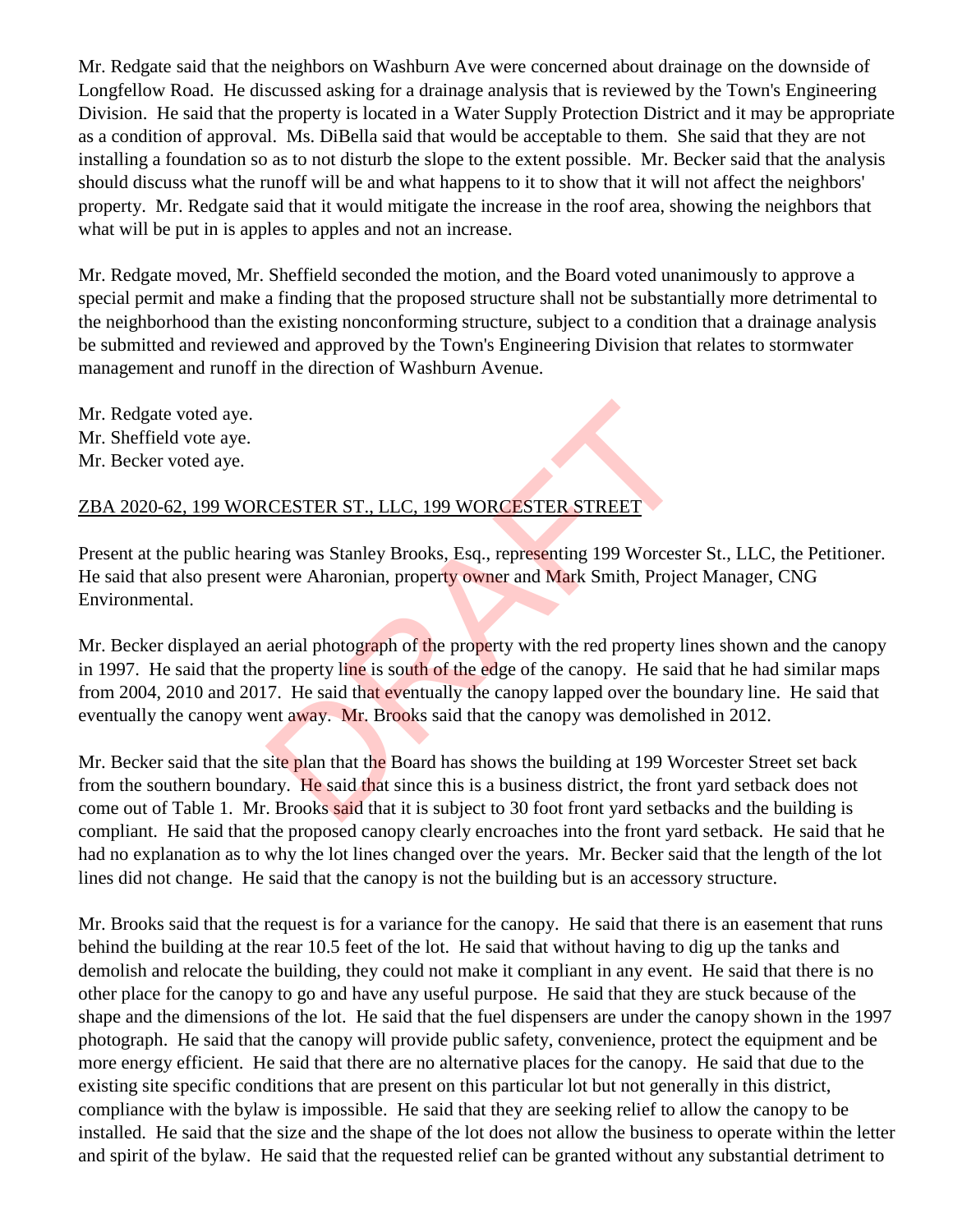the public good, for the reasons outlined the memorandum that was submitted. He said that the installation of the canopy will not substantially derogate from the intent or purpose of the bylaw and literal enforcement of the bylaw involve a substantial hardship, financial and otherwise, to the owner of the property because it leaves him at a competitive disadvantage with other stations. He said that the plan is to add signage that will further promote the gas station.

Mr. Becker said that the request is for the Board to grant a variance for the location of the canopy and to grant a special permit to allow spillover of light on the south side beyond that which is required by the lighting bylaw. Mr. Brooks said that the spillage is in the range of what is allowed in a residential district under Section 16G of the Zoning Bylaw. He said that they went back to the lighting company several times and asked them to dial it down until they reached a level of lighting that was operationally safe and enhances the public safety but did not overstep the bounds. He said that there will be spillage of approximately one foot candle into the travel lane. He said that there is a sidewalk on the south side of the property line and a breakdown lane. He said that at the gutter at the curb, it is 14 feet to the canopy. He said that light spillage into that 14 feet provides a public service because it lights the sidewalk area. He said that add seven to eight feet at the easterly entrance, it lowers to approximately three feet. He said that there is significant distance between the light and the actual travel lane. He said that the small amount of downward directed light would make travel on the exit ramp to Cedar Street north safer.

Mr. Redgate said that in addition to keeping people dry while they are pumping gas, the canopy serves a significant fire protection safety element. He said that it would be helpful to have a document related to that. Mr. Brooks said that this will be a service station where attendants come out to pump gas, so customers will not pump their own gas here. He said that because of that service, no fire suppression system is required. Mr. Becker said that fire suppression is a building code question.

Mr. Redgate discussed criteria to justify granting a variance. He said that it is a small lot and lot shape plays into that finding. He said that it is an existing fill station that had a canopy at one time. Mr. Becker said that it is a business district, not a residential district. He said that the Board could consider the shape of the lot because of the curve at the other side. He said that the fact that it used to have a canopy is strong evidence that the Board could look at it as something that it could grant. He said that not having fire suppression equipment in the canopy takes away the public safety side of it. ce, it lowers to approximately three feet. He said that the actual travel lane. He said that the small **amount** of dow<br>amp to Cedar Street north safer.<br>addition to keeping people dry while they are pumping g<br>a safety eleme

Mr. Smith said that he is an oil engineer who has been doing filling station projects for over 20 years. He said that if that station has a fire suppression system, it does work better with a canopy. He said that a canopy is considered to be a heat collector and reduce wind. He said that if there was an incident, you would be more likely to get a quick response with the fire suppression system. He said that if the station is not selfserve, Massachusetts does not require a fire suppression system. He said that you have to have a dry chemical system with self-serve.

Mr. Redgate said that there would be some safety improvement with a canopy.

Mr. Sheffield asked if there will be a card reader for after hours at the station.

Mr. Brooks said that the canopy protects the equipment. He said that the public has come to expect a well lit safe and secure environment at fuel stations, whether they are getting out of their car or not. He said that this is all part of a modernization of the station. He said that Mr. Aharonian is updating the fuel dispensers. He said that he has owned the property for about 18 months. He said that the canopy is beneficial to the public and promotes public safety. He said that the shape of the lot, the location of the existing buildings, the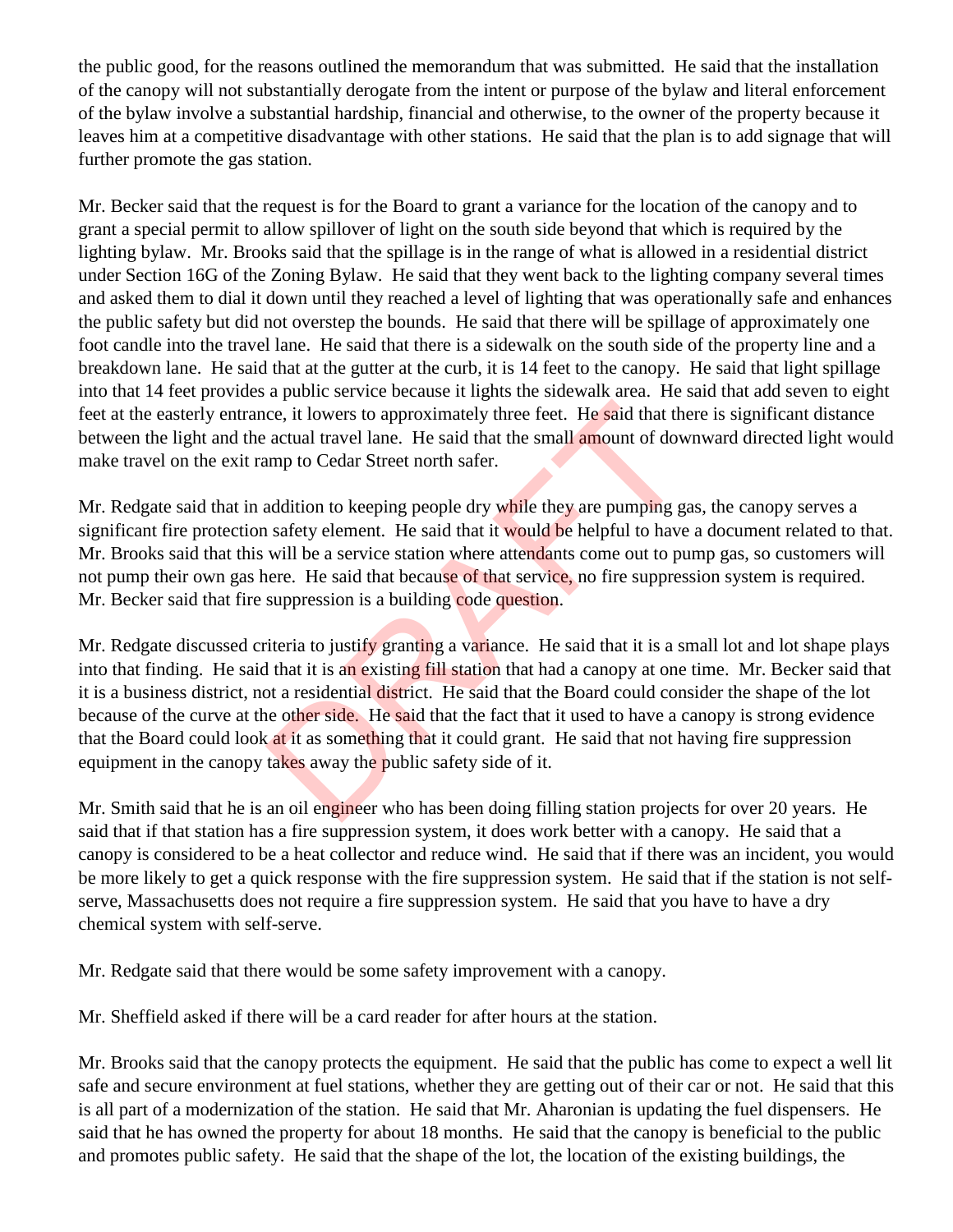infrastructure the UST's, the dispensers and the underground components make this a unique property. He said that none of this has been not self-created. He said that the shape of the lot constricts what can be done, how and where, and does not affect every property in this Zoning district. He said that literally enforcing the bylaw would cause significant substantial hardship to Mr. Aharonian.

Mr. Becker discussed the required findings, under Section 24 D 1 a and b of the Zoning Bylaw. He said that the circumstances relate to the shape of the lot.

Mr. Brooks said that there is signage that is proposed to be on the canopy, in addition to a standing sign.

Mr. Sheffield said that the canopy becomes advertisement for the driver that there is a gas station there. He said that if there are card read on the dispensers for after hours, the station will need a fire suppression system. Mr. Becker said that if this is a manned station, the dispensers can be disabled when the station is closed.

Mr. Redgate said that he had no objection to the lighting spillover, given the location on a major roadway and no residences close by. Mr. Brooks said that he spoke with the abutters or their representatives and they indicated their support.

Mr. Becker read the Planning Board recommendation.

Mr. Becker asked if any member of the public wished to speak to the petition.

Mr. Redgate moved, Mr. Sheffield seconded the motion, and the Board voted unanimously to approve a variance for the proposed location of a new canopy and make a finding that literal enforcement of the provisions of the Zoning Bylaw would involve substantial hardship, financial or otherwise, to the petitioner owing to circumstances relating to the shape of such land, which does not generally affect the zoning district in which it is located, the hardship has not been self-created, and desirable relief may be granted without substantial detriment to the public good, and without nullifying or substantially derogating from the intent or purpose of the Zoning Bylaw. had no objection to the lighting spillover, given the locat<br>by. Mr. Brooks said that he spoke with the abutters or the<br>ning Board recommendation.<br>member of the public wished to speak to the petition.<br>Sheffield seconded the

- Mr. Sheffield voted aye.
- Mr. Redgate voted aye.
- Mr. Becker voted aye.

Mr. Redgate moved, Mr. Becker seconded the motion, and the Board voted unanimously to approve a special permit pursuant to the provision of Section 16G, finding that enhances or does not negatively impact community ambiance and character.

Mr. Sheffield voted aye. Mr. Redgate voted aye. Mr. Becker voted aye.

## ZBA 2020-61, 199 WORCESTER ST., LLC, 199 WORCESTER STREET

Present at the public hearing was Stanley Brooks, Esq., Mark Smith, Project Manager, CNG Environmental, and Mike Hannigan, Sign Designer, representing 199 Worcester St., LLC.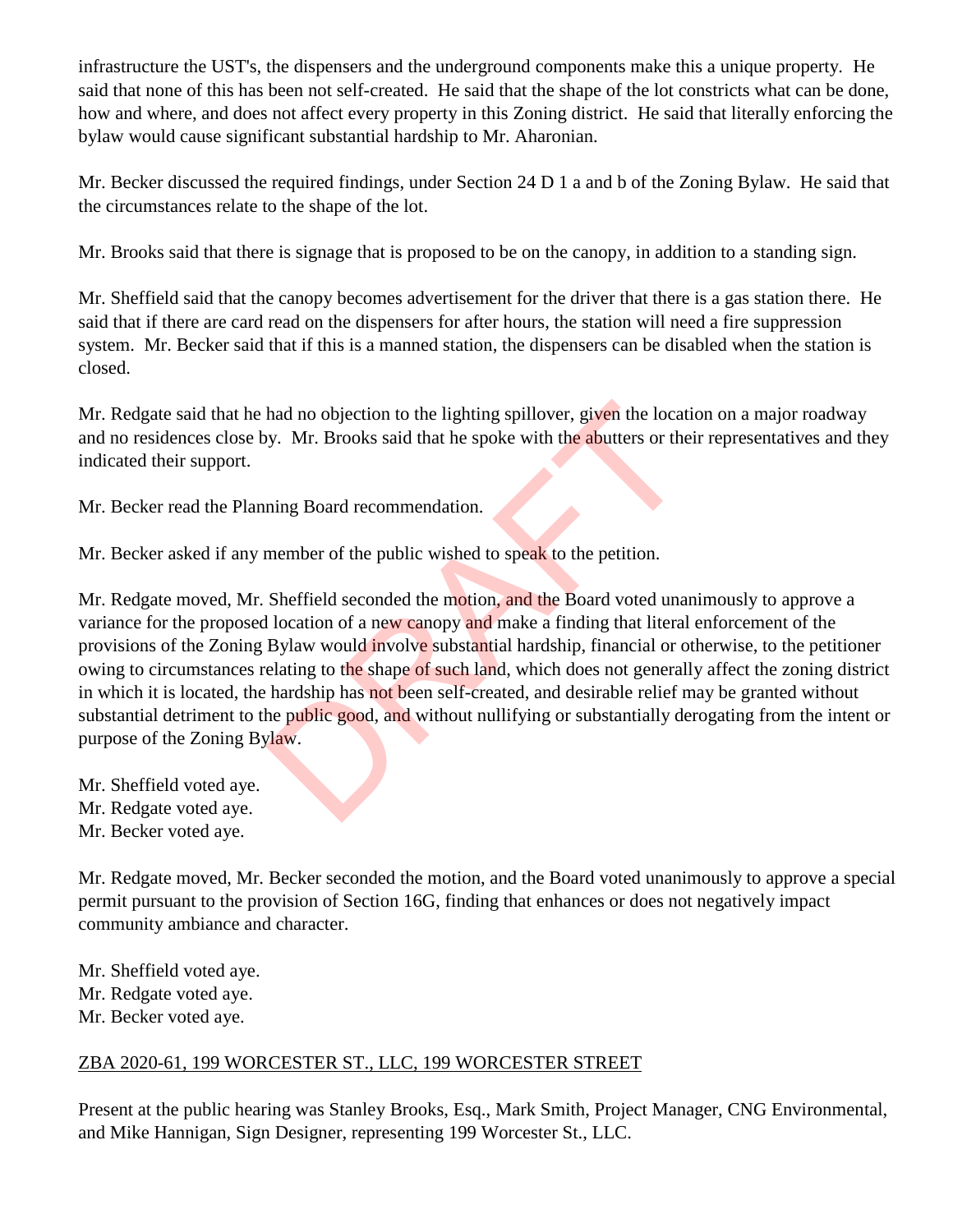Mr. Brooks said that the property owner spoke with the abutters at 118 and 120 Cedar Street, 195 and 197 Worcester Street, and they were supportive of the proposed signage.

Mr. Brooks said that the request is for special permit, pursuant to Section 22A. H of the Zoning Bylaw to replace an existing standing sign that is quite outdated and in disrepair, and replace it with a new up to date one in the same location. He said that the existing standing sign is not set back 15 feet from the street and will stay in the same location. He said that the proposed is lower and smaller in square footage than the two signs that are currently there. He displayed a photograph of the existing sign. He said that the plan is to take the two-part sign and condense it to a single modern sign, similar to what is seen at most gas stations and consistent with what was recently approved for the Gulf Station that is next to the Fire Station. He said that the total square footage of the existing two signs exceeds the new two-sided sign, which is 50 square feet on each side. He said that they will take the gas pricing and move it up into the main sign that identifies the station so that it looks like a smooth, clean, modern looking unit. He said that it will be over a foot lower than the existing sign. He said that the height is driven in part by the light poles and other street signage that is in the area. He said that the sign was appropriately placed in this location. He said that the proposed size is necessary. He said that on the approach from the east, you come up the hill from Route 128 and the existing sign is not visible until you are within several hundred feet of it. He said that by having a more updated internally illuminated standing sign and additional signage on the canopy will provide a public service by identifying the station to make it safer for vehicles to maneuver to the station from further away. He said that it is the first gas station west of Newton Center and Route 128.

Mr. Brooks said that standing signs located on Worcester Street are allowed to be 75 square feet and 10 feet in height. He said that because of the location and the crest of the hill, the additional height and size are warranted. He said that the sign is reasonable in relation to scale of the area, is not inconsistent with other signage in the area. He said that Wellesley Toyota at 264 Worcester Street and their used car facility further east have taller standing signs with significant logos on them.

Mr. Brooks said that placement of the sign is designed to be proportionate to the neighborhood. He said that the property is located in a commercial district. He said that the closest buildings are located at 118 to 120 Cedar Street and are shielded by the gas station service building. He said that the two buildings to the right are 165 feet away from the proposed sign. He said that they tried to make the sign conform as much as possible and believe that it is in harmony with Section 22A findings. He said that the scale and size are reasonable in relation to the area and it will not hurt architecturally any buildings in the neighborhood, it will not obscure any buildings or create sight lines issues, the proposed colors, materials and illumination proposed are reasonably compatible with the building design in the neighborhood and the use of the property. He said that this will not create any safety hazards to vehicular or pedestrian traffic and will be a safety enhancement for vehicular traffic. t on the approach from the east, you come up the hill from<br>e until you are within several hundred feet of it. He said<br>nated standing sign and additional signage on the canopy<br>e station to make it safer for vehicles to mane

Mr. Brooks said that the Planning Board had concerns about interference with the State directional signs that direct traffic to the exits. He said that he looked at Google Maps and drove along Route 9 and determined that this sign is not lined up with or interferes with visibility of those signs.

Mr. Becker read the Planning Board recommendation.

Mr. Redgate said that the setback listed on the application is for 3.5 inches. He confirmed that the setback will be 3.5 feet. Mr. Brooks said that it is 3.5 feet to the edge of the sign. Mr. Hannigan said that the sign is 10 feet wide and the pole is set back 8.5 feet from the lot line and 20 feet back from the street.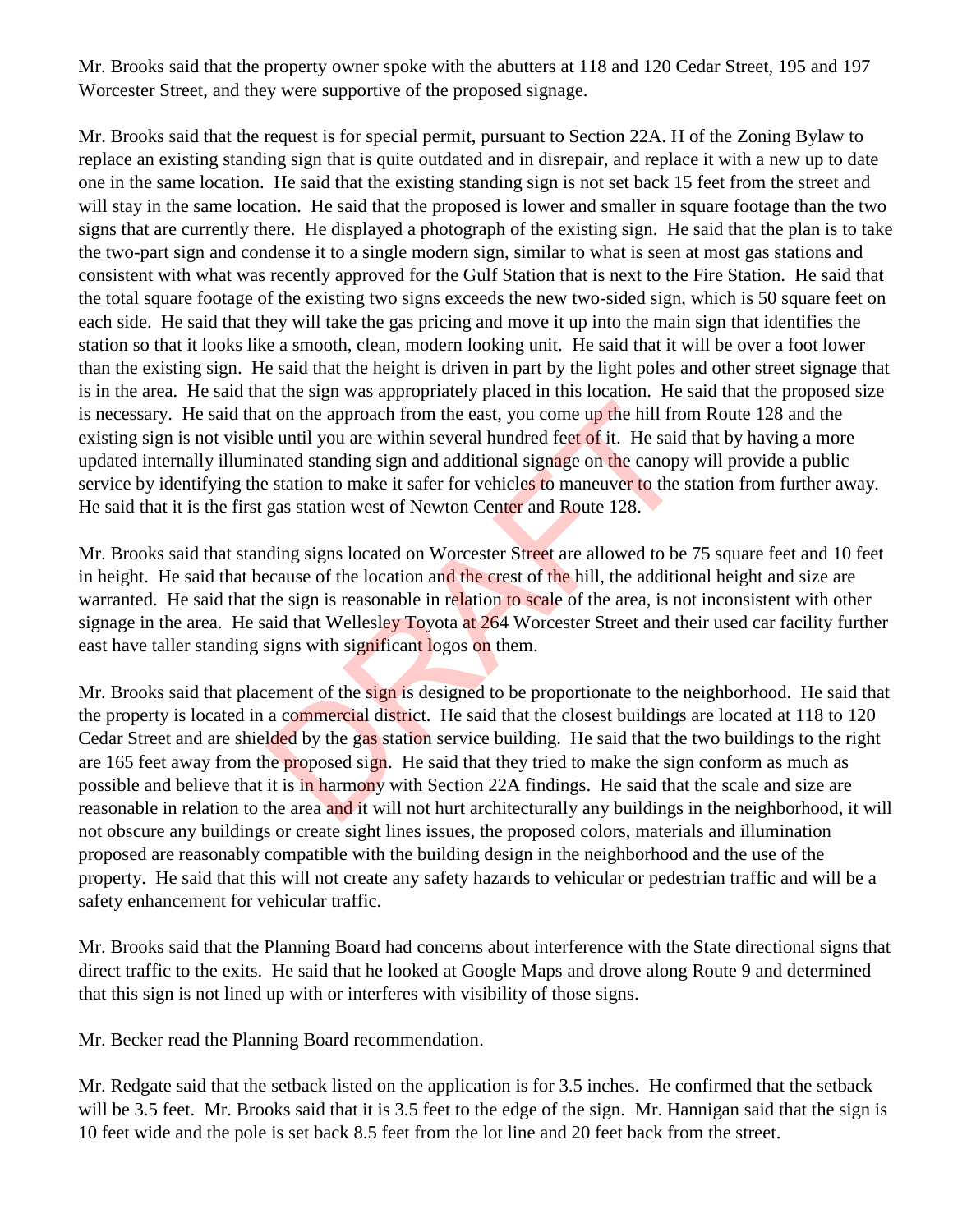Mr. Redgate asked about the square footage of the proposed signage. Mr. Brooks said that the standing sign will be 100 square feet for branding and led pricing and there will be 35 square feet of signage on the canopy.

Mr. Sheffield confirmed that the standing sign is double faced. Mr. Hannigan said that it will be 50 square feet per side. He said that the existing sign is 60 square feet per side and 17 feet in height. He said that the proposed sign will be two feet lower. Mr. Brooks said that the sign needs to be two sided to be visible for traffic on Route 9 and Cedar Street.

Mr. Becker discussed limitations on overall signage on the site and wall and window signs on the existing building and standing on the site. Mr. Brooks said that there is a standing sign at the westerly exit, which the Board, in 2011, required to be removed as part of its approval. He said that sign was not removed but will be as part of the upgrade of the station, as indicated in the materials submitted. He said that they will work to get window or wall signs into compliance or take them down. Mr. Becker said that the bylaw limits the number of standing and wall signs. He said that information that was submitted only addressed the signage that is proposed. He said that the Board does not have a complete picture of signage on the site. Mr. Redgate discussed inserting a condition to eliminate extraneous signage.

Mr. Becker asked if any member of the public wished to speak to the petition.

Mr. Redgate moved, Mr. Sheffield seconded the motion, and the Board voted unanimously to approve special permit and make findings that will be in harmony with the general purpose and intent of Section 22A of the Zoning Bylaw, as the sign scale will be will in reasonable relation to development scale, viewer distance and travel speed, and sign sizes on nearby structures; sign size, shape, and placement will serve to define or enhance architectural elements of the building and will not unreasonably interrupt, obscure or hide them; sign design will be in reasonable continuity with the mounting location, height, proportions and materials of other signage on the same or adjacent structures; sign materials, colors, lettering style, illumination and form are reasonably compatible with building design, neighborhood context and use; and sign size, location design and illumination are not judged to present a safety hazard to vehicular or pedestrian traffic, subject to a condition that all extraneous signs on the site shall be removed. I that the Board does not have a complete picture of signal and condition to eliminate extraneous signage.<br>
member of the public wished to speak to the petition.<br>
Sheffield seconded the motion, and the Board voted una<br>
fin

Mr. Sheffield voted aye. Mr. Redgate voted aye. Mr. Becker voted aye.

## ZBA 2020-63, JILL & TODD MAHER, 44 RADCLIFFE ROAD

Present at the public hearing were Jill and Todd Maher, the Petitioner. Ms. Maher said that the request is to extend an existing nonconformity on their home. She said that the request is to convert an existing screened in porch off the back of the house into a one story addition with part of it having a second story above it. She said that they will not move beyond the existing nonconforming back left. She said that the proposed structure is well within the TLAG threshold. She said that the addition of 894 square feet will bring their total square footage to 4,800 square feet, which is below the 5,900 square feet that is allowed.

Mr. Becker said that all of the properties in the neighborhood meet the minimum lot size.

Mr. Redgate said that it is a modest addition on a large lot. He asked about the dimensions of the shed. Mr. Maher said that he did not have the dimensions of the shed but it will be moved.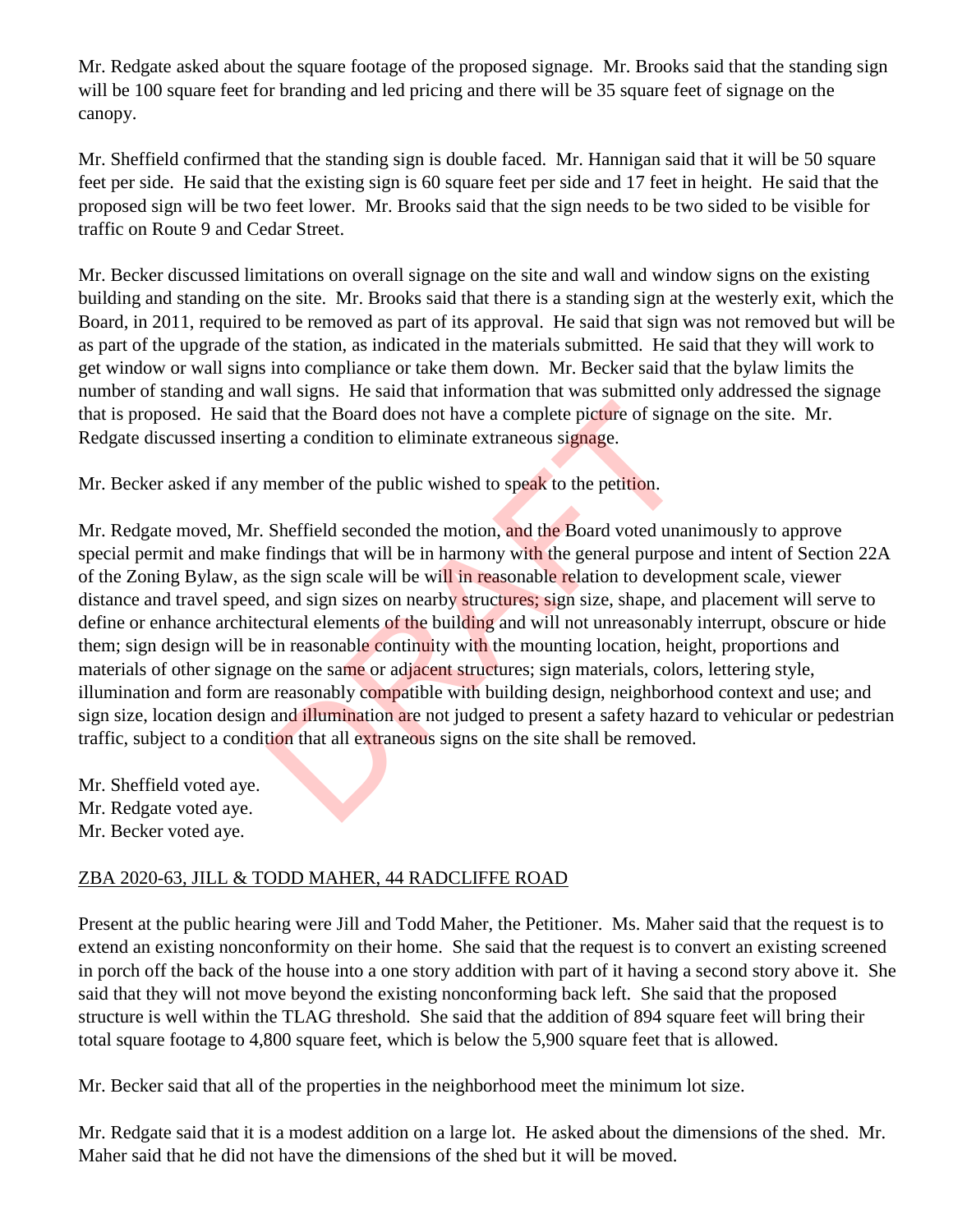Mr. Sheffield asked about the dimensions of the new front porch. Ms. Maher said that it is 8 feet by 4 feet.

Mr. Becker asked if any member of the public wished to speak to the petition.

Mr. Becker read the Planning Board recommendation.

Mr. Redgate moved, Mr. Sheffield seconded the motion, and the Board voted unanimously to approve a special permit and make a finding that the proposed structure shall not be substantially more detrimental to the neighborhood than the existing nonconforming structure.

Mr. Sheffield voted aye. Mr. Redgate voted aye. Mr. Becker voted aye.

### ZBA 2020-66, FR LINDEN SQUARE, 182 LINDEN STREET (CITIZENS BANK)

Present at the public hearing was Samantha Burgner, Leasing Manager at Citizens Bank. She said that the request is for renewal of a special permit for operation of three drive through lanes at their bank branch on Linden Street.

The Board members discussed increasing the term of the special permit from two to three years. Mr. Becker discussed removing Conditions 3 and 5 regarding the canopy lighting and the dumpster, as those issues have been resolved. Mr. Sheffield confirmed with the Applicant that they would prefer to renew the special permit for three years. EN SQUARE, 182 LINDEN STREET (CITIZENS BANT<br>
ing was Samantha Burgner, Leasing Manager at Citizens<br>
a special permit for operation of three drive through lane<br>
ussed increasing the term of the special permit from two<br>
usse

Mr. Becker asked if any member of the public wished to speak to the petition.

Mr. Becker read the Planning Board recommendation.

Mr. Redgate moved, Mr. Sheffield seconded the motion, and the Board voted unanimously to approve renewal of the special permit, subject to modifying the conditions to eliminate Conditions 3 and 5 regarding the canopy lighting and the dumpster, and increasing the term of the special permit from two to three years.

Mr. Sheffield voted aye. Mr. Redgate voted aye. Mr. Becker voted aye.

#### ZBA 2020-67, BEVERLY ST. CLAIR, 11 GILSON ROAD

Present at the public hearing was Beverly St. Clair, the Petitioner. Ms. St. Clair said that the request is for renewal of special permit that has been granted since 1989 for a private practice at her home office. She said that the most recent renewal was granted for a three year permit.

Mr. Becker thanked Ms. St. Clair for reviewing the standards in the bylaw in her submittal letter.

Mr. Becker asked if any member of the public wished to speak to the petition.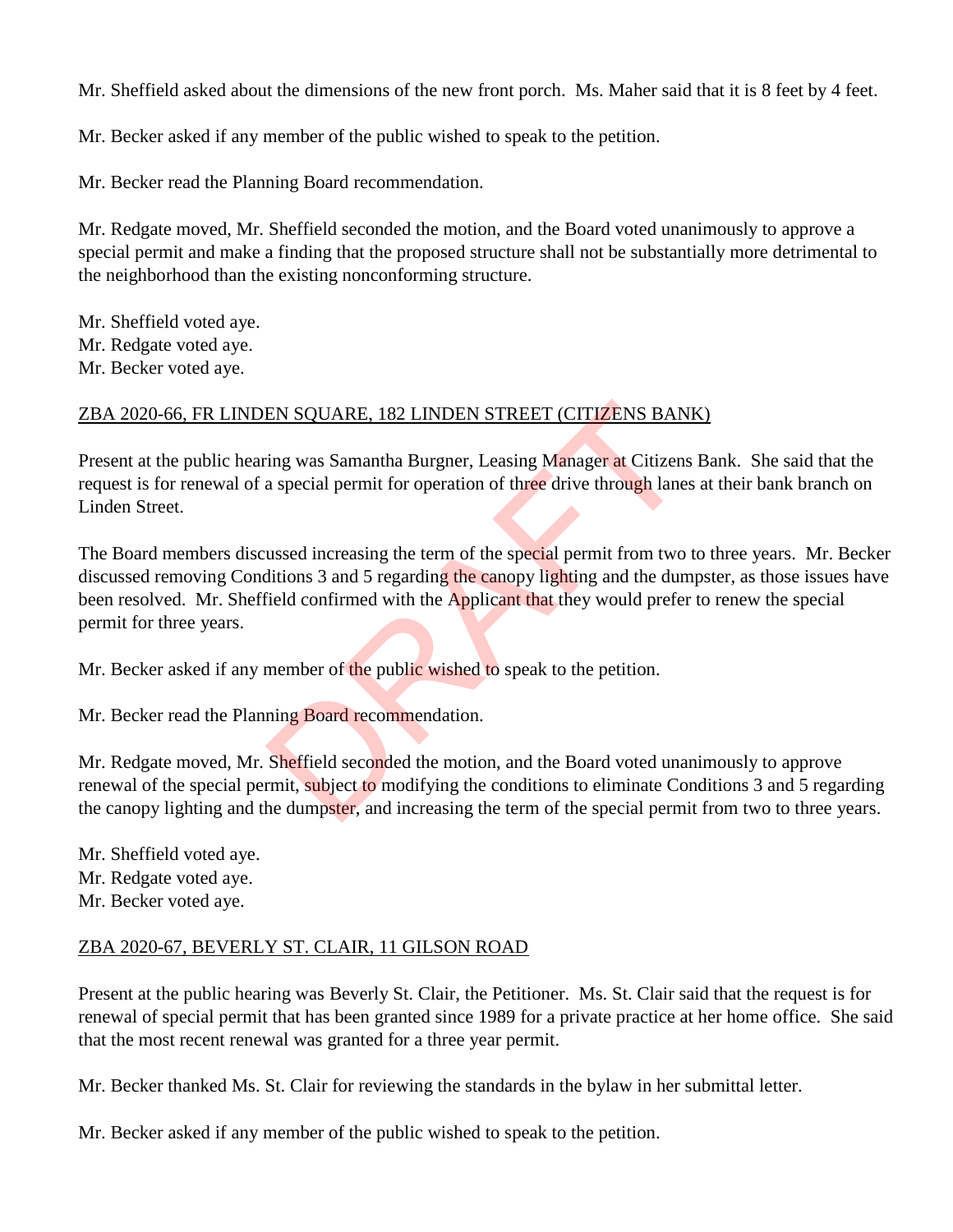Mr. Redgate moved, Mr. Sheffield seconded the motion, and the Board voted unanimously to approve renewal of the special permit, subject to the same conditions.

Mr. Sheffield voted aye. Mr. Redgate voted aye. Mr. Becker voted aye.

### ZBA 2020-68, SHANNON & TIMOTHY SCARLETT, 11 PINE TREE ROAD

Present at the public hearing was Shannon Scarlett, the Petitioner, who said that the request is to add a one story addition to the right side of the existing house to accommodate a first floor guest bedroom for in-laws and parents who are getting older. She said that the size of the addition is approximately 20 feet by 14 feet with a full basement.

Mr. Redgate questioned whether the plans meet the criteria of the application. He said that the plans only includes the addition and not the existing house. Mr. Becker said that the information for the addition is there but it is seen in isolation, so that Board does not have a context for it. He said that you can see on the plot plan how it fits onto the existing house. Mr. Redgate discussed inserting a condition that the plans should be consistent with the requested information for ZBA records. He said that this is a simplistic addition and he is able to visualize it from the information that has been provided. not the existing house. Mr. Becker said that the information, so that Board does not have a context for it. He sa<br>the existing house. Mr. Redgate discussed inserting a co<br>the requested information for ZBA records. He said

Mr. Becker read the Planning Board recommendation.

Mr. Becker asked if any member of the public wished to speak to the petition.

Mr. Redgate moved, Mr. Sheffield seconded the motion, and the Board voted unanimously to approve a special permit and make a finding that the proposed structure shall not be substantially more detrimental to the neighborhood than the existing nonconforming structure, subject to a condition that plans that meet submittal requirements that are typical for applications are provided to the Zoning Board of Appeals.

Mr. Sheffield voted aye. Mr. Redgate voted aye.

Mr. Becker voted aye.

### ZBA 2020-69, UNITARIAN UNIVERSALIST WELLESLEY, 309 WASHINGTON STREET

Present at the public hearing was John Spencer, representing the Wellesley Farmers Market. Mr. Spencer said that they have been using the church parking lot for the last six years. He said that the request is for renewal of the special permit.

Mr. Becker asked about the start and end date of the Farmers Market. Mr. Spencer said that it operates year round with one week off at the end of the year.

Mr. Becker asked what changes have been made to deal with the Covid pandemic. Mr. Spencer said that Covid has the changed the dynamics of Farmers Markets around the region. He said that the demand has doubled, with a wait list to get on. He said that people stand in line at a six foot distance and wear masks. He said that conditions of the previous approval conditions have not changed except for Covid restrictions.